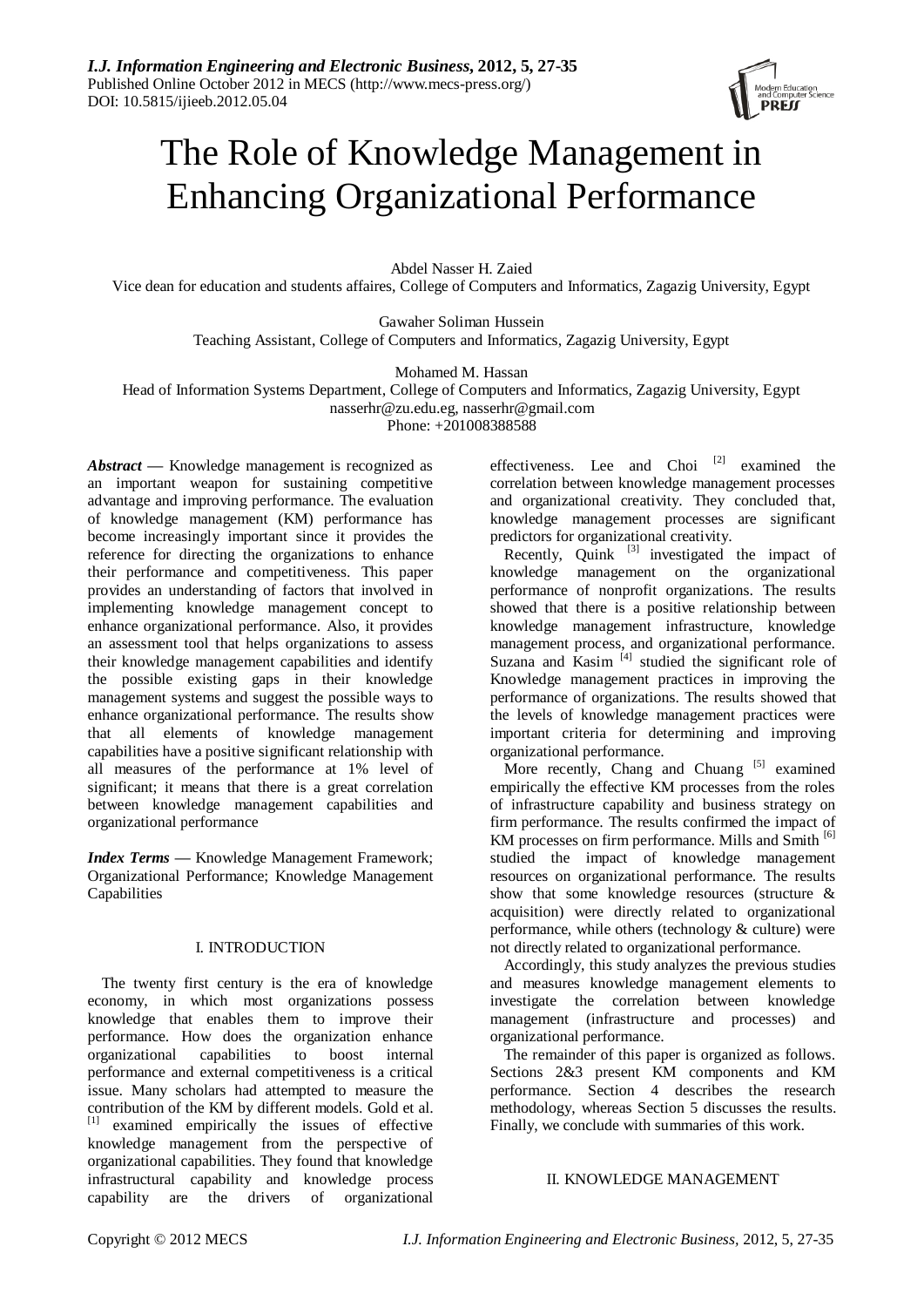Knowledge is not easily measured or audited, so organizations must manage knowledge effectively in order to take full advantage of the skills and experience inherent in their systems and structures as well as the tacit knowledge belonging to the employees of the organization.

## **2.1 Knowledge Management Definitions**

Knowledge management (KM) has been defined in different ways in scientific literature; Wiig<sup>[7]</sup> defined it as "a group of clearly defined process or methods used to search important knowledge among different knowledge management operations". Gupta et al. [8] defined KM as "a process that helps organizations to find, select, organize, disseminate, and transfer important information and expertise necessary for activities. Recently, Filemon and Uriarte [9] defined KM as the broad process of locating, organizing, transferring, and using the information and expertise within an organization.

# **2.2 Knowledge Management Components**

Wiig<sup>[7]</sup> stated that knowledge management aims firstly to facilitate an organization in acting intelligently, in order to secure its viability and success,

and secondly to make an organization to realize the best value of its knowledge assets.

# **2.2.1 Knowledge Management Infrastructure**

The knowledge management infrastructures are the mechanism for the organization to develop its knowledge and also stimulate the creation of knowledge within the organization as well as the sharing and protection of it. Many researchers discussed the knowledge management infrastructure capabilities through the following elements: technology; structure; culture and human resources as shown in Table 1.

#### **2.2.2 Knowledge Management Process**

The knowledge management processes is defined as the degree to which the firm creates, shares, and utilizes knowledge resources across functional boundaries <sup>[5]</sup>. Many researchers discussed the knowledge management process capabilities through the following elements: acquisitions; conversions; applications storing and protections as shown in Table  $2<sup>2</sup>$ 

Table 1. Knowledge management infrastructure elements

| Elements   | Definition                                                                        | Author(s)                                       |
|------------|-----------------------------------------------------------------------------------|-------------------------------------------------|
|            | Technology refers to as the technical systems within an organization, which       |                                                 |
| Technology | determine how knowledge travels throughout the enterprise and how                 |                                                 |
|            | knowledge is accessed.                                                            | [1], [2], [3], [5],                             |
|            | Structure refers to the extent of an organization's structural disposition toward | $[6]$ , $[10]$ , $[11]$ ,                       |
| Structure  | encouraging knowledge-related activities.                                         |                                                 |
|            | Culture is a set of shared values, norms and beliefs, mainly implicit, that the   | [15], [16], [17],<br>$[18]$ , $[19]$ , $[20]$ & |
| Culture    | members of an organization possess.                                               |                                                 |
|            | Human resources describe the extent to which employees specialize in a            | [21]                                            |
| Human      | particular domain and demonstrate the capability of applying that knowledge       |                                                 |
| resources  | to interact with others.                                                          |                                                 |

|  | Table 2. Knowledge management process elements |  |
|--|------------------------------------------------|--|
|  |                                                |  |

| Elements    | Definition                                                                           | Author(s)                  |
|-------------|--------------------------------------------------------------------------------------|----------------------------|
| Acquisition | Acquisition is a process that covers the activities of the accessibility, collecting |                            |
|             | and application of acquired knowledge.                                               |                            |
|             | Conversion is a process that converts knowledge acquired from external and           |                            |
| Conversion  | internal sources into useful and applicable forms to improve productivity and        | [1], [4], [6],             |
|             | business operations.                                                                 | $[14]$ , $[17]$ , $[20]$ , |
|             | Application is the process of actual use of knowledge. The application of            | $[21]$ , $[22]$ , $[23]$ , |
| Application | knowledge enables organizations continuously to translate their organizational       | $[24]$ , $[25]$ , $[26]$   |
|             | expertise into embodied products.                                                    | $[27] & [28]$ .            |
| Storing     | Storing is the process of keeping Knowledge within the organization and              |                            |
|             | includes physical resources as well as non-physical resources.                       |                            |
| Protection  | Protection is the process of secure the knowledge asset and keeps it safe and        |                            |
|             | accessed only by authorized personnel.                                               |                            |

#### III. KNOWLEDGE MANAGEMENT PERFORMANCE

Many scholars had attempted to measure the contribution of the KM by different models. Table 3 summarized the knowledge management performance measures.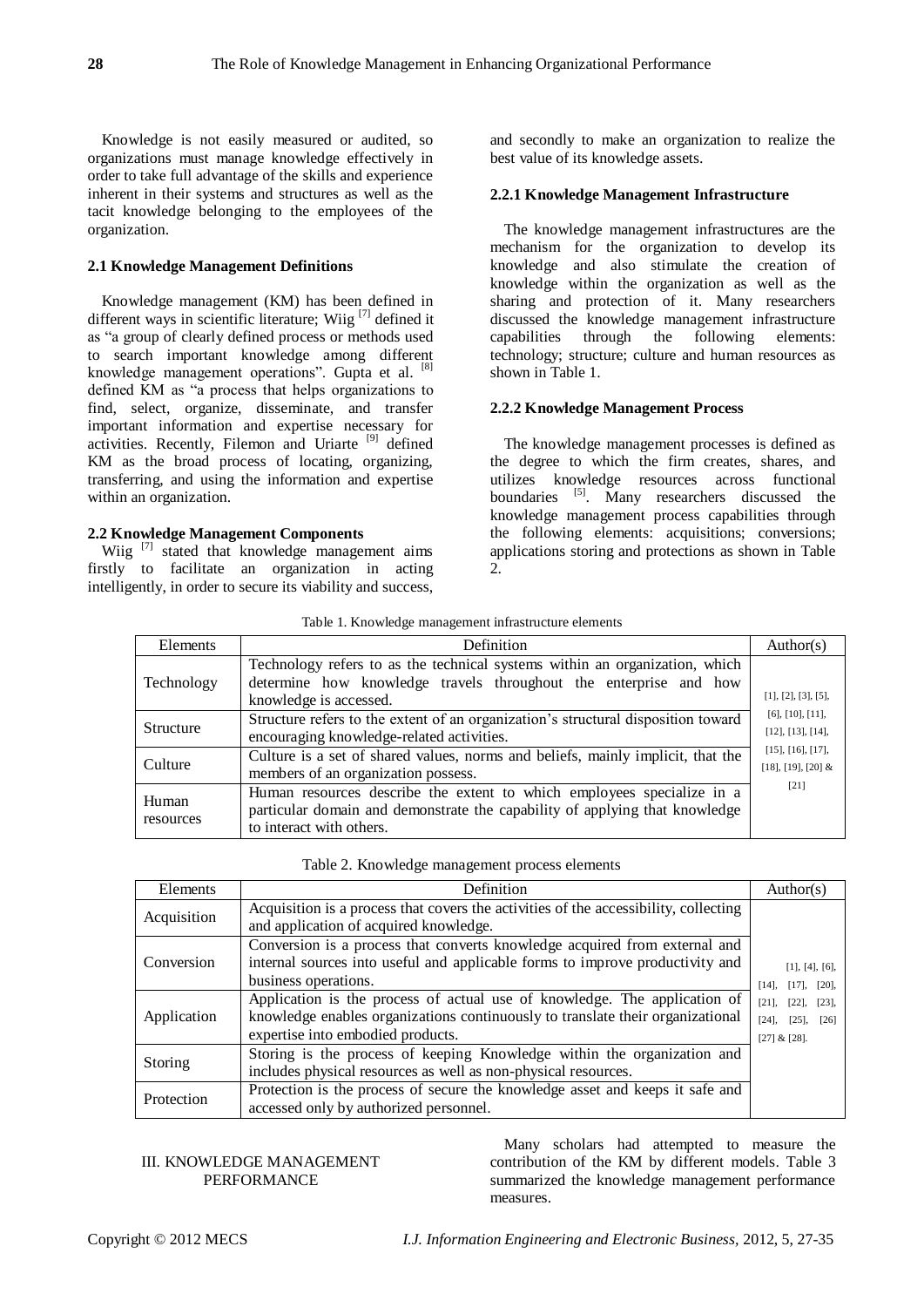|  | Table 3. Knowledge management performance measures |
|--|----------------------------------------------------|
|  |                                                    |

| Performance measure           | Author(s)                                         |
|-------------------------------|---------------------------------------------------|
| - Perceived usefulness        |                                                   |
| - Market share                |                                                   |
| - Profitability & Growth rate |                                                   |
| - Innovativeness              | $[2]$ , $[3]$ , $[4]$ , $[5]$ , $[10]$ , $[13]$ , |
| - Customer satisfaction       | $[15]$ , $[18]$ , $[19]$ , $[21]$ , $[29]$ ,      |
| - Sales growth                | [30], [31], [32], [33], [34],                     |
| - Efficiency & Effectiveness  | $[35]$ , $[36]$ & $[37]$                          |
| - Return on investment        |                                                   |
| - Productivity                |                                                   |
| - Competitiveness             |                                                   |
| - Cost performance            |                                                   |

#### IV. RESEARCH METHODOLOGY

The main objective of this work is to study the role of knowledge management in enhancing organizational performance of some Egyptian organizations. To fulfill the objective and achieve the goal of this research work, a questionnaire was designed to collect the required information.

#### **4.1 Questionnaire Design**

Questionnaires are an inexpensive way to gather data from a potentially large number of respondents. The questionnaire was designed based on Gold et al. <sup>[1]</sup> and Liao et al. [18] models; it consists of four main parts:

- **Part (I): Demographics:** personal information and organization information.
- Part (II): **KM** infrastructure: to measure technology; culture; structure and human resource and has 24 measuring statements.
- **Part (III): KM process:** to measure acquisitions; conversions; application; protection and storing and has 30 measuring statements.
- **Part (V): KM performance:** to measure productivity; profitability; market share; sales growth; innovativeness; cost performance and competitiveness and has 14 measuring statements.

The participants were asked to rate their perception towards the knowledge management deployment level within their organizations on a five-point Likert-type scale with anchors from "5- Strongly agree" to "1-Strongly disagree".

# **4.2 Research Sample and Questionnaire Distribution**

Organizations under study were medium and large size organizations. The list of organizations was compiled from Cairo Chamber of Commerce (CCC), Egypt. Thirty organizations (10 governmental organizations, 10 private organizations and 10 public organizations) were selected randomly based on their

experiences. After personal contact, fourteen organizations (5 governmental organization; 6 private organizations and 3 public organizations) were agreed to participate in the study conditioning to hide their names. To ensure full coverage of potential respondents, several meetings were hold with supervisor persons to explain the questionnaire objectives and to answer any question regarding the questionnaire. Supervisors have been asked to distribute not more than 40 copies of the questionnaire. The questionnaire has been distributed regardless the IT employee position, sex, age, education or experience.

# **4.3 Data Collection**

The data were collected during the period July 2011 – October 2011. The total number of received questionnaires is 302 questionnaires out of 560. Table 4 & Figure 1 show number of received questionnaires based on sectors, whereas Table 5 & Figure 2 show number of received questionnaires based on organization types, and finally Table 6 & Figure 3 show number of received questionnaires based on organization size.

Table 4. Number of responding organization based on sector

| Sector                      | Organizations |               |
|-----------------------------|---------------|---------------|
|                             | No.           | $\frac{0}{0}$ |
| Oil(O)                      | 2             | 14.28%        |
| Information Technology (IT) |               | 7.14%         |
| Industrial $(I)$            | 2             | 14.28%        |
| Services $(S)$              | 9             | 64.28%        |
| Total                       | 14            | 100 %         |



Figure 1. Number of responding organization based on sector

Table 5. Number of responding organization based on organization type

| Organization | Organizations |        |
|--------------|---------------|--------|
| type         | No.           | $\%$   |
| Governmental |               | 35.71% |
| private      |               | 42.86% |
| public       | ◠             | 21.43% |
| Total        | 4             | 100 %  |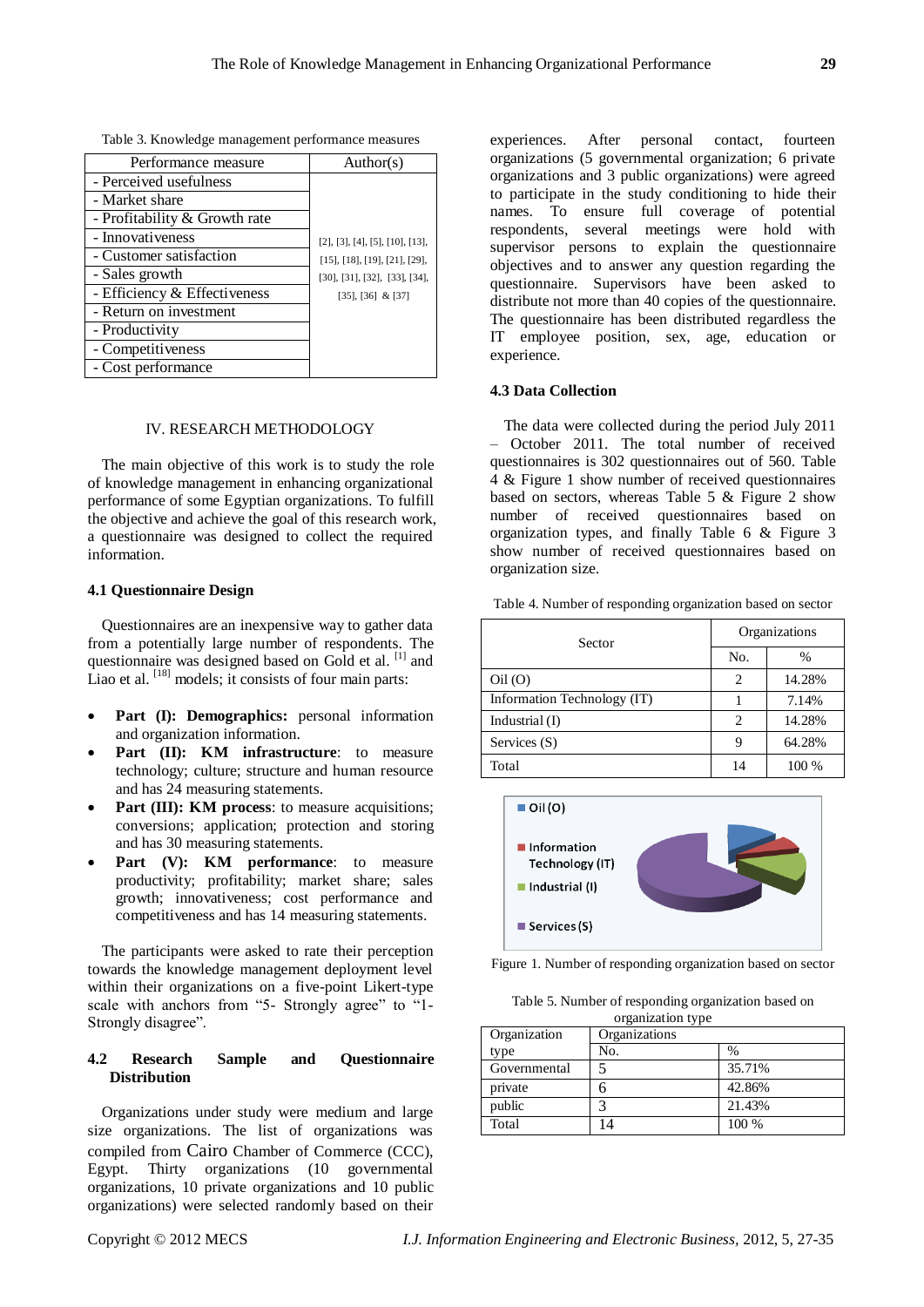

Figure 2. Number of responding organization based on organization type

Table 6. Number of responding organization based on organization size

| Organization size | Organizations |       |
|-------------------|---------------|-------|
|                   | No.           | $\%$  |
| Large             |               | 71.5% |
| Medium            |               | 28.5% |
| Total             |               | 100%  |



Figure 3. Number of responding organization based on organization size

# **4.4 Data Analysis**

The Statistical Package for Social Sciences (SPSS 16.0) software was used to analyze the data collected. Internal consistency of scales was measured by Cronbach's alpha coefficient, if the test shows that the value of the Cronbach's Alpha equal 0.80 or above, it means the collected data are consistent (Pallant, 2005). The result of test showing the value of the Cronbach's Alpha equals to 0.903. This confirms the reliability of the collected data (internal consistency is excellent). Also, the results show that all the nine elements of knowledge management capabilities are accepted as important elements as shown in Table 7, it means that all data collected are reliable and can be analyzed.

| Item           | Cronbach's Alpha |  |
|----------------|------------------|--|
| technology     | .891             |  |
| Culture        | .890             |  |
| Structure      | .903             |  |
| Human Resource | .893             |  |
| Acquisitions   | .889             |  |
| Conversions    | .890             |  |
| Applications   | 891              |  |

| Protection | .∪∪  |  |
|------------|------|--|
| rın o      | QΩ   |  |
| willie     | ر ن. |  |

#### V. RESULTS AND DISCUSSIONS

To explore the role of knowledge management in enhancing the performance of an organization and identify the best predictor of the organizational performance, the results were discussed according sample classifications as follows:

#### **5.1 Results analysis based on organization Size**

Table 8 shows participants' opinion towards knowledge management infrastructure, process and performance. The higher value was achieved by the large organizations. This means that the large organizations have better knowledge management capabilities compared to the medium organizations.

|                                       | Organization Size |        |  |  |
|---------------------------------------|-------------------|--------|--|--|
| Elements                              | Large             | Medium |  |  |
| knowledge Infrastructure Capabilities |                   |        |  |  |
| Technology                            | 3.76              | 3.51   |  |  |
| Culture                               | 3.68              | 3.65   |  |  |
| Structure                             | 3.27              | 3.35   |  |  |
| Human resource                        | 3.74              | 3.77   |  |  |
| Average                               | 3.61              | 3.57   |  |  |
| knowledge Process Capabilities        |                   |        |  |  |
| Acquisitions                          | 3.62              | 3.56   |  |  |
| Conversions                           | 3.66              | 3.57   |  |  |
| Application                           | 3.73              | 3.64   |  |  |
| Protection                            | 3.66              | 3.46   |  |  |
| Storing                               | 3.74              | 3.68   |  |  |
| Average                               | 3.68              | 3.58   |  |  |
| Organizational Performance            |                   |        |  |  |
| Productivity                          | 4.04              | 4.02   |  |  |
| Profitability                         | 4.00              | 3.98   |  |  |
| Market Share                          | 3.98              | 3.99   |  |  |
| Sales Growth                          | 4.00              | 3.95   |  |  |
| Innovativeness                        | 3.91              | 3.93   |  |  |
| Cost performance                      | 4.00              | 3.98   |  |  |
| Competitiveness                       | 4.01              | 4.01   |  |  |
| Average                               | 3.99              | 3.98   |  |  |

Table 8. Elements of knowledge management based on organizations Size

Elements showed high values are technology (3.76) as an infrastructure, storing (3.74) as a process element and productivity (4.04) as a performance element. The same results for small organization except human resources instead of technology in large organizations.

#### **5.2 Results analysis based on organization type**

Table 9 shows participants' opinion towards knowledge management infrastructure, process and performance. The higher value was achieved by public organizations. This means that the public organizations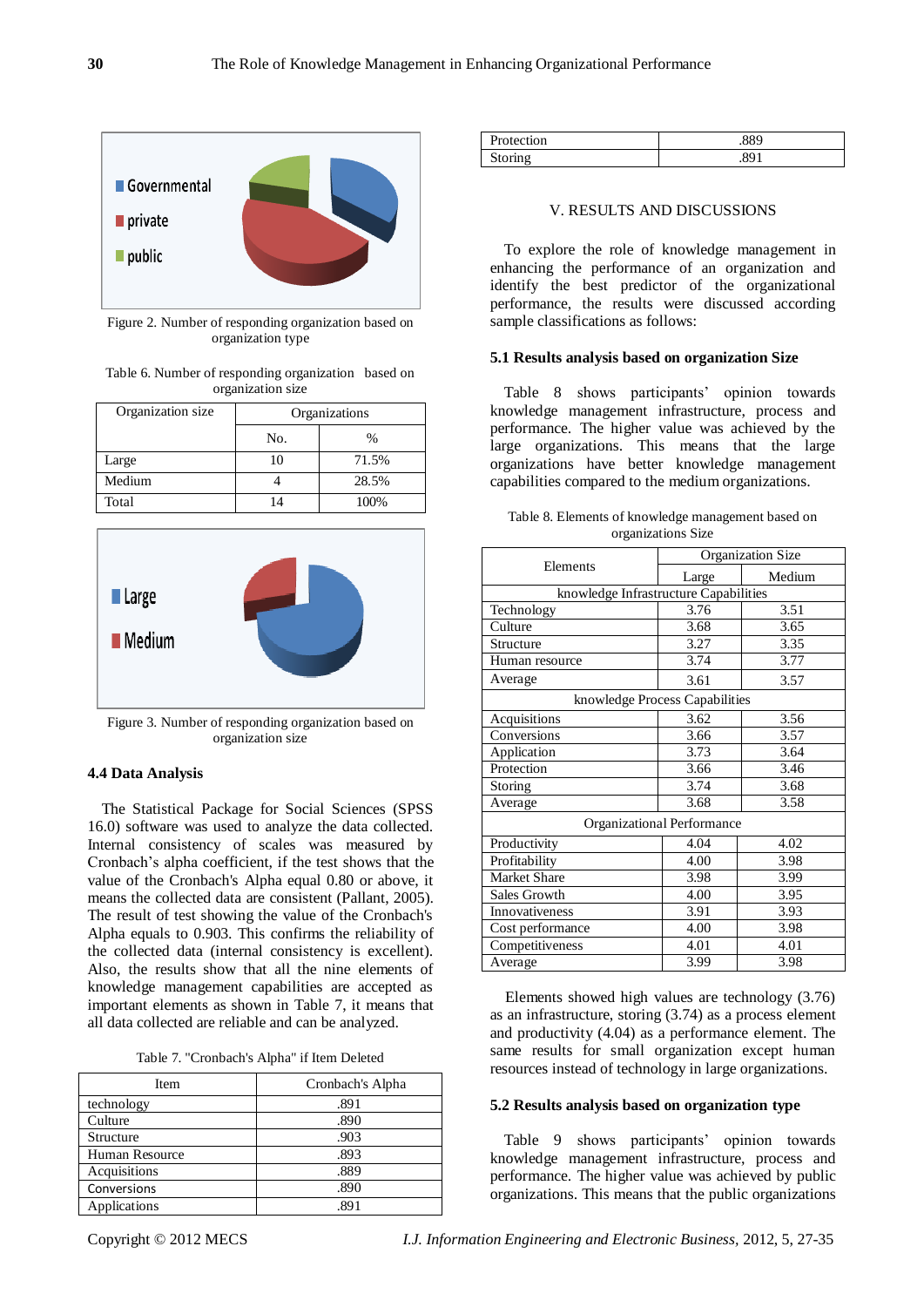have better knowledge infrastructure capabilities<br>compared to the private and governmental compared to the private and organizations.

Elements showed high values are human resources (3.85) as an infrastructure and storing (3.93) as a process element. The highest value of the organizational performance was achieved by public organizations, while the lowest value was achieved by the governmental organizations.

Productivity element showed high value in public (4.28) and governmental organizations (3.96) followed by sales growth in public (4.27), and competitiveness and market share in governmental organizations (3.89), whereas competitiveness showed high value in private organizations (4.02) followed by cost performance (3.98).

Table 9. Elements of knowledge management based on organizations type

|                                       | Organization Type              |         |        |  |  |
|---------------------------------------|--------------------------------|---------|--------|--|--|
| Elements                              | Gov.                           | Private | Public |  |  |
| knowledge Infrastructure Capabilities |                                |         |        |  |  |
| Technology                            | 3.64                           | 3.68    | 3.79   |  |  |
| Culture                               | 3.52                           | 3.70    | 3.85   |  |  |
| Structure                             | 3.26                           | 3.47    | 3.18   |  |  |
| Human resource                        | 3.63                           | 3.78    | 3.85   |  |  |
| Average                               | 3.51                           | 3.66    | 3.67   |  |  |
|                                       | knowledge Process Capabilities |         |        |  |  |
| Acquisitions                          | 3.55                           | 3.64    | 3.66   |  |  |
| Conversions                           | 3.55                           | 3.60    | 3.85   |  |  |
| Application                           | 3.57                           | 3.74    | 3.88   |  |  |
| Protection                            | 3.48                           | 3.59    | 3.86   |  |  |
| Storing                               | 3.61                           | 3.72    | 3.93   |  |  |
| Average                               | 3.55                           | 3.66    | 3.84   |  |  |
| Organizational Performance            |                                |         |        |  |  |
| Productivity                          | 3.96                           | 3.92    | 4.28   |  |  |
| Profitability                         | 3.86                           | 3.95    | 4.22   |  |  |
| <b>Market Share</b>                   | 3.89                           | 3.91    | 4.20   |  |  |
| Sales Growth                          | 3.83                           | 3.92    | 4.27   |  |  |
| Innovativeness                        | 3.76                           | 3.86    | 4.21   |  |  |
| Cost performance                      | 3.86                           | 3.98    | 4.19   |  |  |
| Competitiveness                       | 3.89                           | 4.02    | 4.16   |  |  |
| Average                               | 3.86                           | 3.94    | 4.22   |  |  |

The least important elements in private and governmental organization are innovativeness (3.86 & 3.76 respectively), whereas the least important elements in public organizations are competitiveness (4.16).

#### **5.3 Results analysis based on organization sectors**

The relationship between knowledge management capabilities and performance will be described according to sector type. Table 10 shows participants' opinion towards knowledge management infrastructure, process and performance. The highest value of the knowledge infrastructure capabilities was achieved by the IT sector (4.33) followed by Oil sector (3.65).

|                     | Sector                                |      |      |      |  |
|---------------------|---------------------------------------|------|------|------|--|
| Elements            | $\Omega$                              | IT   | T    | S    |  |
|                     | knowledge Infrastructure Capabilities |      |      |      |  |
| Technology          | 4.35                                  | 4.34 | 3.40 | 3.68 |  |
| Culture             | 3.54                                  | 4.39 | 3.59 | 3.64 |  |
| Structure           | 3.04                                  | 4.22 | 3.32 | 3.21 |  |
| Human resource      | 3.69                                  | 4.36 | 3.61 | 3.74 |  |
| Average             | 3.65                                  | 4.33 | 3.48 | 3.57 |  |
|                     | knowledge Process Capabilities        |      |      |      |  |
| Acquisitions        | 3.31                                  | 4.19 | 3.50 | 3.60 |  |
| Conversions         | 3.12                                  | 4.30 | 3.56 | 3.63 |  |
| Application         | 3.43                                  | 4.38 | 3.74 | 3.64 |  |
| Protection          | 3.44                                  | 4.25 | 3.64 | 3.54 |  |
| Storing             | 3.54                                  | 4.33 | 3.68 | 3.69 |  |
| Average             | 3.37                                  | 4.29 | 3.63 | 3.62 |  |
|                     | Organizational Performance            |      |      |      |  |
| Productivity        | 3.71                                  | 4.35 | 3.94 | 4.06 |  |
| Profitability       | 3.54                                  | 4.43 | 3.88 | 4.02 |  |
| <b>Market Share</b> | 3.46                                  | 4.50 | 3.87 | 4.01 |  |
| Sales Growth        | 3.57                                  | 4.53 | 3.94 | 3.97 |  |
| Innovativeness      | 3.64                                  | 4.60 | 3.91 | 3.87 |  |
| Cost performance    | 3.64                                  | 4.48 | 3.92 | 3.99 |  |
| Competitiveness     | 3.71                                  | 4.40 | 3.97 | 4.01 |  |
| Average             | 3.61                                  | 4.47 | 3.92 | 3.99 |  |

Table 10. Elements of knowledge management based on organizations sector

The least value was achieved by the Industry sector (3.48). The largest value of knowledge process was achieved by the IT sector (4.29) followed by Industry sector (3.63), whereas the lowest value was achieved by the Oil sector (3.37). This means that the IT sector have better knowledge process capabilities compared to the Oil sector.

The highest value of organizational performance was achieved by the IT sector (4.47) followed by Services sector (3.99), whereas the least value was achieved by the Oil sector (3.61). This means that the IT sector have the best organizational performance compared to the other three sectors. Innovativeness element showed high value in IT sector (4.60) followed by sales growth (4.53), whereas productivity showed high value in Services sector (4.06) followed by profitability (4.02). Competitiveness showed high value in Industry sector (3.97) followed by productivity and sales growth (3.94). Competitiveness and productivity showed high value in Oil sector (3.71) followed by and innovativeness (3.64).

#### **5.4 Level of adopting knowledge management**

The mean value was conducted to measure the use of knowledge management and to determine the extent to which element of knowledge management capabilities (infrastructure and process) is implemented in the Egyptian organizations. Table 11 shows that knowledge process capabilities have higher value (3.65) whereas; knowledge infrastructure capabilities have (3.60). These results mean that the two knowledge management capabilities components are implemented with mean over 3.00.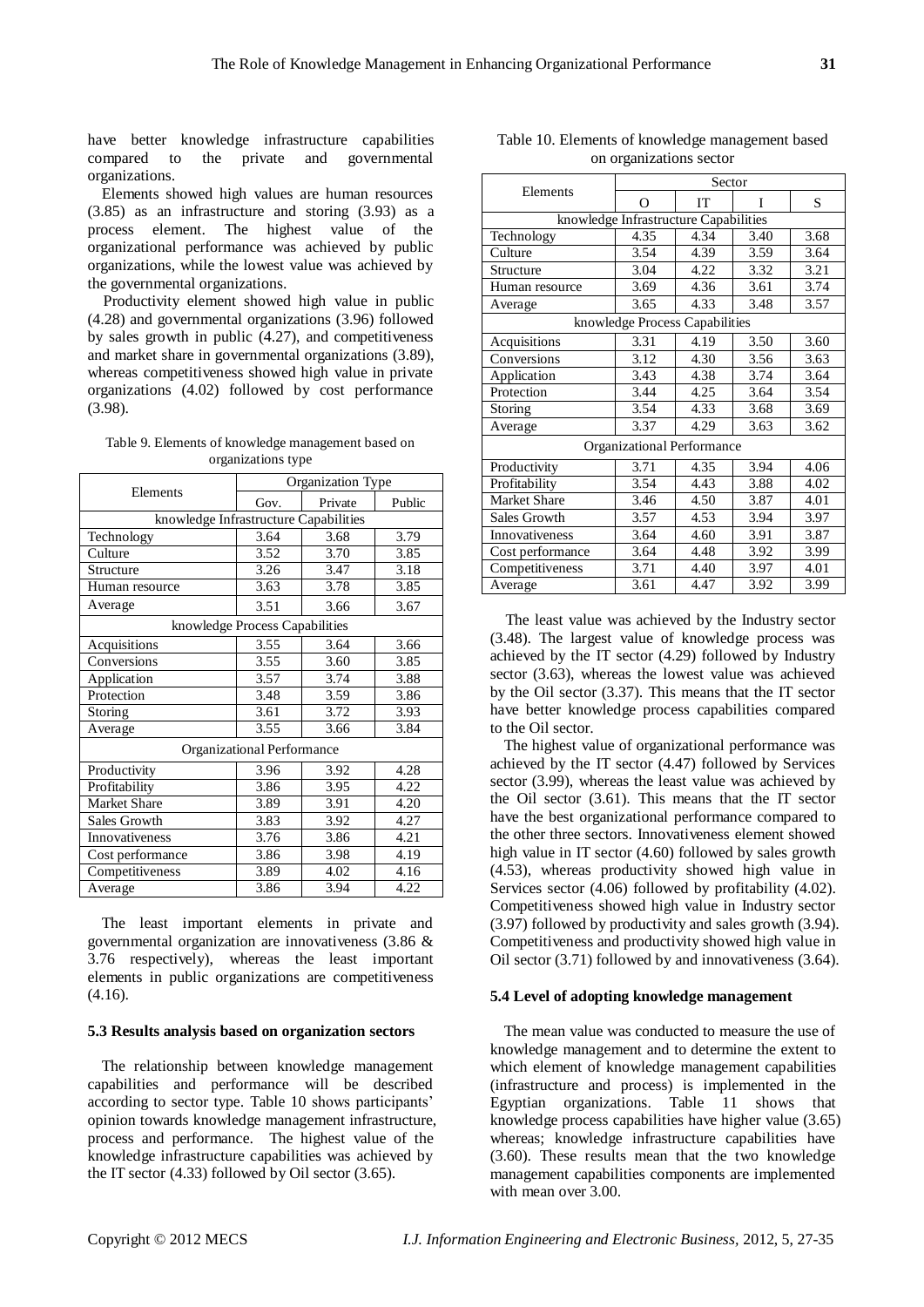The detailed results show that "Human Resource" has the highest mean value (3.75) along knowledge infrastructure elements, whereas; Structure has the lowest mean value (3.3). In knowledge process; Storing has the highest mean value (3.72) and Protection and Acquisitions have lowest mean value (3.60). This indicates that Egyptian organizations pay attention on storing process for knowledge by hiring qualified human resources, but organizations should put more effort in improving the other dimensions like Structure, Protection, and Acquisitions.

|  | Table 11. Mean and standard deviation |
|--|---------------------------------------|
|--|---------------------------------------|

| <b>Items</b>             | Mean | Std.<br>Deviation |  |
|--------------------------|------|-------------------|--|
| Knowledge Infrastructure | 3.60 | 0.552             |  |
| Technology               | 3.69 | 0.800             |  |
| Culture                  | 3.67 | 0.675             |  |
| Structure                | 3.30 | 0.738             |  |
| Human Resource           | 3.75 | 0.600             |  |
| Knowledge process        | 3.65 | 0.554             |  |
| Acquisitions             | 3.60 | 0.640             |  |
| Conversions              | 3.64 | 0.706             |  |
| Applications             | 3.70 | 0.662             |  |
| Protections              | 3.60 | 0.680             |  |
| Storing                  | 3.72 | 0.630             |  |

In general, the results show that there is a small difference in implementation between knowledge infrastructure and process (the standard deviation values ranging from 0.6 to 0.8).

To find out the development opportunities (weaknesses), Table 12 sums up the most two factors that have the highest and lowest score in each sector. Structure is prevailing in all sectors as the weakest element along the nine factors.

| Sector | The strongest elements                     | The weakest<br>element                 |
|--------|--------------------------------------------|----------------------------------------|
| Ω      | Technology (4.35)<br>Human resource (3.69) | Structure (3.04)<br>Conversion (3.12)  |
| IТ     | Culture $(4.39)$<br>Application (4.38)     | Acquisition (4.19)<br>Structure (4.22) |
|        | Application (3.74)<br>Storing $(3.68)$     | Structure (3.32)<br>Technology (3.40)  |
| S      | Human resource (3.74)<br>Storing $(3,69)$  | Structure (3.21)<br>Protection (3.54)  |

Table 12. Weakest and strongest factors

# **5.6 Role of knowledge management in enhancing organizational performance**

To explore the role of knowledge management in enhancing the performance of an organization and to identify the best predictor of the organizational performance, multiple regression analysis was used to analyze the results.

The results show that knowledge management capabilities (infrastructure and process) explained 48 percent  $(R^2=0.48)$  of the variance in the organizational performance. This confirms the effect of knowledge management capabilities elements in the organizational performance. The results also show positive relationship between knowledge management and organization performance  $(R=0.69)$  as shown in Table 13.

Table 13. Regression results

| Model      | Sum of     | df  | Mean         | F      | Sig. |
|------------|------------|-----|--------------|--------|------|
|            | Squares    |     | Square       |        |      |
| Regression | 8749.154   |     | 972.12       | 29.414 | .000 |
| Residual   | 9650.462   | 292 | 33.050       |        |      |
| Total      | 18399.616  | 301 |              |        |      |
|            | $R = 69\%$ |     | $R^2 = 0.48$ |        |      |

Storing element shows high significant influence on organization performance ( $\beta$ = 0.686, t=5.080, p < 0.01), followed by Human Resource ( $\beta$ = 0.268, t=2.048, p < 0.05), whereas the other elements are not significant as shown in Table 14. In addition, these results are confirmed with the results of (t-test) whereas the two elements of knowledge management capabilities have statistical significant effect on organization performance.

To find out the correlation between elements of knowledge management capabilities and organization performance, Pearson correlation was used. Pearson's correlation is the most familiar measure of dependence between two quantities. It is obtained by dividing the covariance of the two variables by the product of their standard deviations<sup>[38]</sup>.

Table 15 shows that all elements of knowledge management capabilities have a positive significant relationship with all measures of the performance at 1% level of significant.

Table 14. Statistical significant for independent variables (t-

test)

| Elements of knowledge<br>management<br>(independent variable) | ß       | T       | Sig. |
|---------------------------------------------------------------|---------|---------|------|
| Storing                                                       | .686    | 5.080   | .000 |
| Human Resource                                                | .268    | 2.048   | .041 |
| Conversions                                                   | .237    | 1.934   | .054 |
| Culture                                                       | .141    | 1.189   | .235 |
| Applications                                                  | .134    | 1.026   | .306 |
| Technology                                                    | .132    | 1.491   | .137 |
| Protection                                                    | .129    | .964    | .336 |
| Structure                                                     | $-.058$ | $-.638$ | .524 |
| Acquisitions                                                  | .010    | .080    | .936 |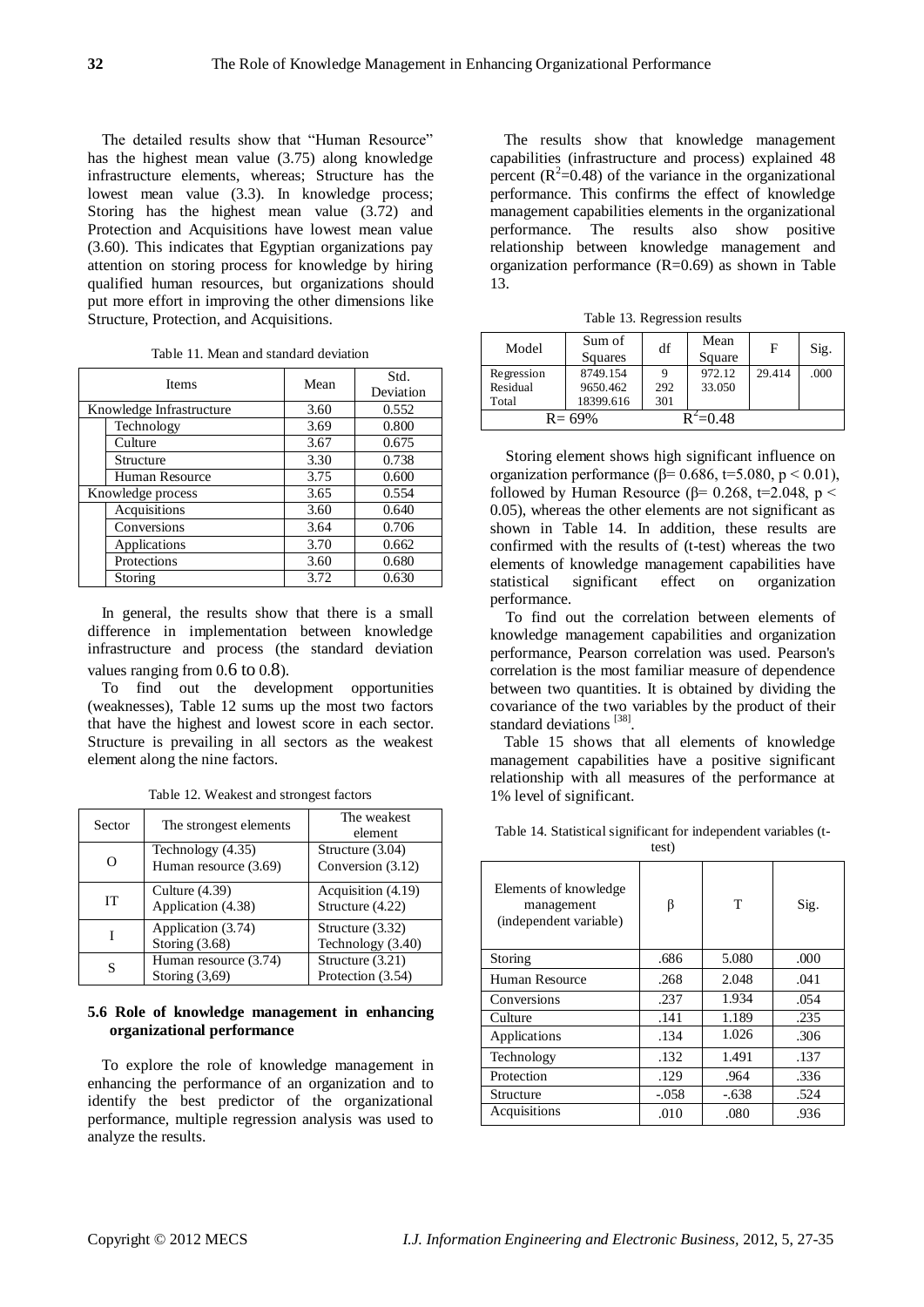Table 15. Correlation coefficients between knowledge management capabilities and performance

| Performance measures   |              |               |              |                 |                |                  | s              |
|------------------------|--------------|---------------|--------------|-----------------|----------------|------------------|----------------|
| <b>KM</b> Capabilities | Productivity | Profitability | Market share | growth<br>Sales | Innovativeness | Cost performance | Competitivenes |
| Technology             | $.378**$     | $.390**$      | $.403**$     | $.386**$        | $.386**$       | $.255**$         | $.240**$       |
| Culture                | $.382**$     | $.430**$      | $.438**$     | .399**          | $.413**$       | $.345**$         | $.378**$       |
| Structure              | $.222**$     | .289**        | $.330**$     | $.256**$        | $.277**$       | $.218**$         | $.259**$       |
| Human Resource         | .349**       | $.359**$      | $.365**$     | $.432**$        | .491**         | $.377**$         | $.427**$       |
| Acquisitions           | $.372**$     | $.398**$      | $.384**$     | $.392**$        | $.372**$       | .349**           | $.330**$       |
| Conversions            | $.369**$     | $.433**$      | $.422**$     | $.481**$        | $.473**$       | .459**           | $.410**$       |
| Applications           | $.343**$     | $.425**$      | .398**       | $.430**$        | $.480**$       | .440**           | $.417**$       |
| Protections            | $.412**$     | $.465**$      | $.407**$     | $.463**$        | $.514**$       | $.440**$         | $.436**$       |
| Storing                | $.436**$     | $.518**$      | $.533**$     | .559**          | $.527**$       | .509**           | $.446**$       |

\*\* Correlation is significant at the 0.01 level (2-tailed)

#### VI. CONCLUSIONS

This study investigated the role of knowledge management in enhancing the organizational performance in some Egyptian organizations and addressed its relationship with performance improvement. Also, it measured the level of knowledge management capabilities and addressed the relationship between knowledge management capabilities and organizational performance measures. Results of correlation analysis show significant relationship between knowledge management elements and performance improvement measures, which in turn represented the quality of organizational knowledge that was utilized in a wide variety of decision-makings in the firm. Thus, if the quality of organizational knowledge is good, it can be conclude that management performance improves significantly.

The study findings shed light on the following points. First, besides providing empirical evidence to the correlation between knowledge management and organizational performance, this study shows high positive correlation between the following couple of elements and measures: technology & market share; culture & profitability; structure & market share; human resource & innovativeness; acquisitions & profitability; conversions & sales growth; applications & innovativeness; protections & profitability and storing & sales growth. These results are consistent with findings of previous research like Quink  $[3]$ ; Suzana and Kasim  $^{[4]}$ ; Chang and Chuang  $^{[5]}$ ; Al-Busaidi & Olfman<sup>[39]</sup> and Zaied<sup>[40]</sup>. Second, factors like organization type and size affect level of adopting knowledge management; whereas factor like sector type affects the role of knowledge management in enhancing the organizational performance. Third, many organizations still view knowledge management as launching some software programs without adequate consideration of their organizational characteristics, this study brings to attention the importance of focusing on creating a knowledge environment that is

made up of appropriate technology; cultural; structural and human resources.

Future research is needed to further investigate the relationship between degrees of knowledge degrees of knowledge management implementation within an organization and corresponding increases in organizational performance.

## **REFERENCES**

- [1] Gold A., Malhotra A. & Segars A., (2001), "Knowledge management: an organizational capabilities perspective" *Journal of Management Information Systems*, 2001, 18(1): 185-214.
- [2] Lee H. & Choi B., "Knowledge management enablers, processes, and organizational performance: An integrative view and empirical examination", *Journal of Management Information Systems*, 2003, 20(1): 179–228.
- [3] Quink U., "*An Exploration of knowledge management and intellectual capital in a nonprofit organization context*", master thesis, the Queensland University of Technology, 2008.
- [4] Suzana R. & Kasim R. (2010) "The Relationship of Knowledge Management Practices, Competencies and the Organizational Performance of Government Departments in Malaysia", *International Journal of Human and Social Sciences*, 2010, 5(4): 219:225.
- [5] Chang T. & Chuang S., "Performance implications of knowledge management processes: Examining the roles of infrastructure capability and business strategy", *Expert Systems with Applications*, 2011, 38: 6170–6178.
- [6] Mills A. & Smith T., "Knowledge management and organizational performance: a decomposed view", *Journal of Knowledge Management*, 2011, 15(1): 156-171.
- *[7]* Wiig K., "*Knowledge management foundationsthinking about thinking-how people and organizations create, represent, and use*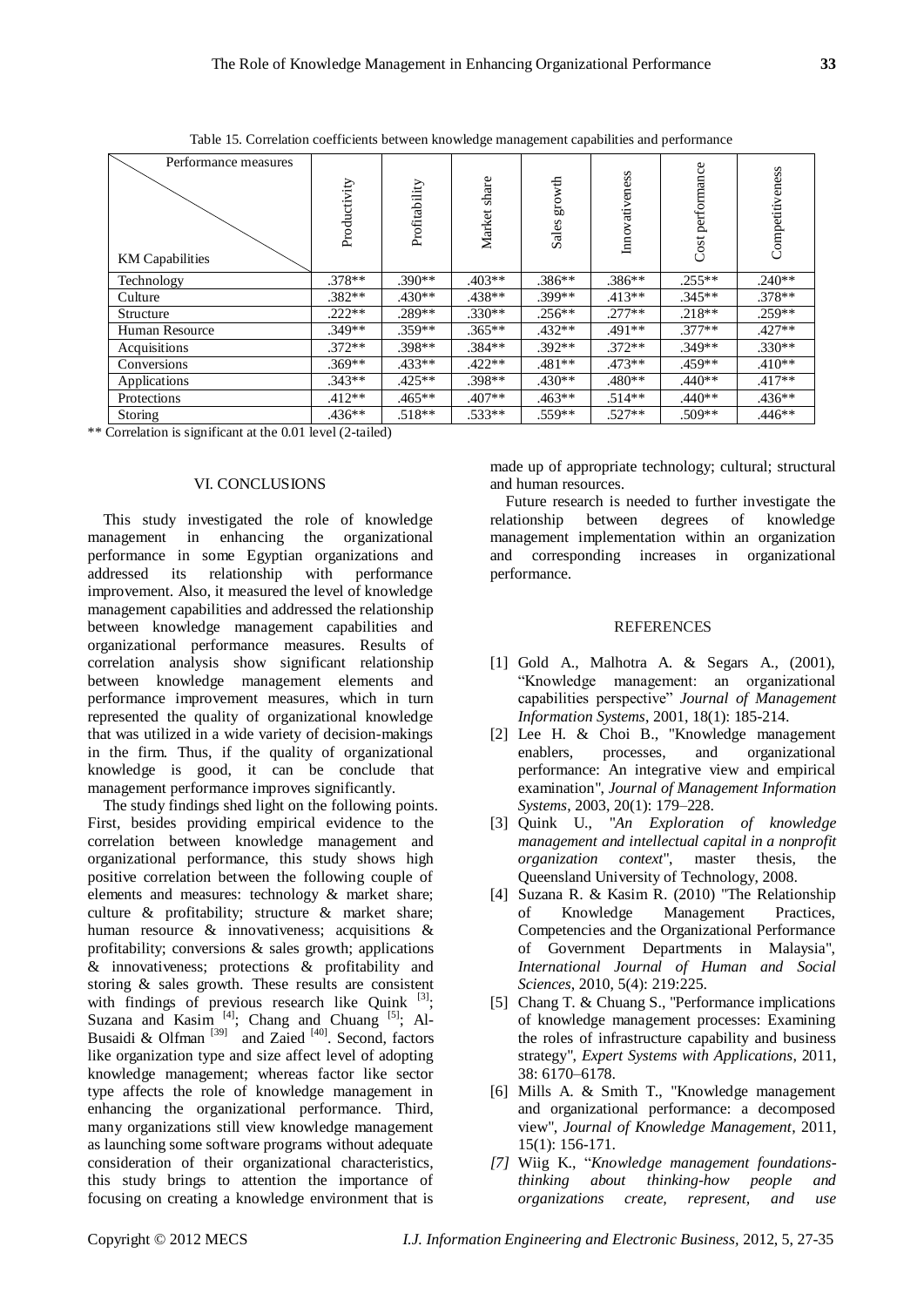*Knowledge*", 1995, Texas: Schema Press Arlington.

- [8] Gupta B., Iyer L. & Aronson, J., (2000), "Knowledge management: practices and challenges", *Industrial Management & Data Systems*, 2000, 100(1): 17-21.
- [9] Filemon A. & Uriarte J., "*Introduction to Knowledge Management*", ASEAN Foundation, Jakarta, Indonesia, 2008.
- [10]Liao C. & Chuang S., "Exploring the Role of Knowledge Management for Enhancing Firm's Innovation and Performance", *39th Hawaii International Annual Conference on System Sciences*, USA, 2006: 1-10.
- [11]Yeh Y., Lai S. & Ho C., "Knowledge management enablers: a case study", *Industrial Management & Data Systems*, 2006, 106(6): 793-810.
- [12]Davidson P. & Griffin R., "*Management*", 3rd Australasian edition. Milton, 2006, john Wiley & Sons Australia.
- [13]Lee Y. & Lee S., "Capabilities, Processes, and Performance of Knowledge Management: A Structural Approach", *Human Factors and Ergonomics in Manufacturing*, 2007, 17(1): 21–41.
- [14]Zaim H., Tatoglu E. & Zaim S., "Performance of knowledge management practices: a causal analysis", *Journal of Knowledge Management,* 2007, 11(6): 54-67.
- [15]Chang T. & Chuang S., "Performance Effects of Knowledge Management: Corporate Management Characteristics and Competitive Strategy Enablers", *Asian Journal of Management and Humanity Sciences*, 2009, 4(4): 181-199.
- [16]Nguyen Q., Neck P., & Nguyen T., "The Critical Role of Knowledge Management in Achieving and Sustaining Organizational Competitive Advantage", *International Business Research*, 2009, 2(3): 3-16.
- [17]Fan Z., Feng B., Sun Y. & Ou W., "Evaluating knowledge management capability of organizations: a fuzzy linguistic method", *Expert Systems with Applications*, 2009, 36: 3346–3354.
- [18]Liao C., Wang H., Chuang S., Shih M., & Liu C., "Enhancing knowledge management for R&D innovation and firm performance: An integrative view", *African Journal of Business Management*, 2010, 4(14): 3026-3038.
- [19]Theriou N., Maditinos D., & Theriou G., "Knowledge Management Enabler Factors and Firm Performance: An empirical research of the Greek medium and large firms". *International Conference on Applied Business and Economics*, Technological Educational Institute of Kavala, Kavala, Greece, 2010: 1-20.
- [20]Smith T., Mills A. & Dion P., "Linking Knowledge Management Capabilities to the Business Strategy for Organizational Effectiveness", *International Journal of Knowledge Management*, 2010, 6(3): 22-43.
- [21]Aujirapongpan S., Vadhanasindhu P., Chandrachai A. & Cooparat P., "Indicators of knowledge management capability for KM effectiveness", *The journal of information and knowledge management systems*, 2010, 40(2): 183-203*.*
- [22]Zahra S. & George G., "Absorptive capacity: A review, reconceptualization, and extension", *Academy of Management Review*, 2002, 27(2): 185-203.
- [23]Weisberg R. "*Expertise and reason in creative thinking: evidence from case studies and the laboratory*". In: Kaufman J. & Baer J, "*Creativity and Reason in Cognitive Development. Cambridge*", Cambridge University Press; 2006.
- [24]Daud S. & Yusuf W., "An Empirical Study of Knowledge Management Processes in Small and Medium Enterprises", *Communications of the IBIMA*, 2008, 4: 169-177.
- [25] Lee L. & Sukoco B., "The effects of entrepreneurial orientation and knowledge management capability on organizational effectiveness in Taiwan: the moderating role of social capital'', *International Journal of Management*, 2007, 24(3): 549-573.
- [26]Cui A. Griffith D. & Cavusgil S., "The Influence of Competitive Intensity and Market Dynamism on Knowledge Management Capabilities of MNC Subsidiaries", *Journal of International Marketing*, 2005, 13(3): 32-53.
- [27]Chan I. & Chao C., "Knowledge management in small and medium-sized enterprises", *Communications of the ACM*, 2008, 51(4): 83–88.
- [28]Yli-Renko H., Autio E& Sapienza H., "Social capital, knowledge acquisition, and knowledge exploitation in young technology-based firms", *Strategic Management Journal*, 2001, 22(6): 587– 613.
- [29]Ribiere M., & Sitar S., "Critical role of leadership in nurturing a knowledge-supporting culture", *Knowledge Management Research & Practice*, 2003, 1(1): 39–48.
- [30]Lee K., Lee S., & Kang I., "KMPI: measuring knowledge management performance. Information & Management, 2005, 42(3): 469–482.
- [31]Lin C. & Tseng S., "Bridging the implementation gaps in the knowledge management system for enhancing corporate performance", *Expert Systems with Applications*, 2005, 29(1): 163-173.
- [32] Anantatmula V. & Kanungo S., "Structuring the underlying relations among the knowledge management outcomes", *Journal of Knowledge Management*, 2006, 10(4): 25-42.
- [33]Li E., Chen J. & Huang Y., "A framework for investigating the impact of IT capability and organizational capability on firm performance in the late industrializing context", *Int. J. Technology Management*, 2006, 36(3): 209-229.
- [34]Tay W., "Enhancing Organizational performance towards Business Profitability", *KM Conference, Malaysian Institute of management*, 2007:1-15.